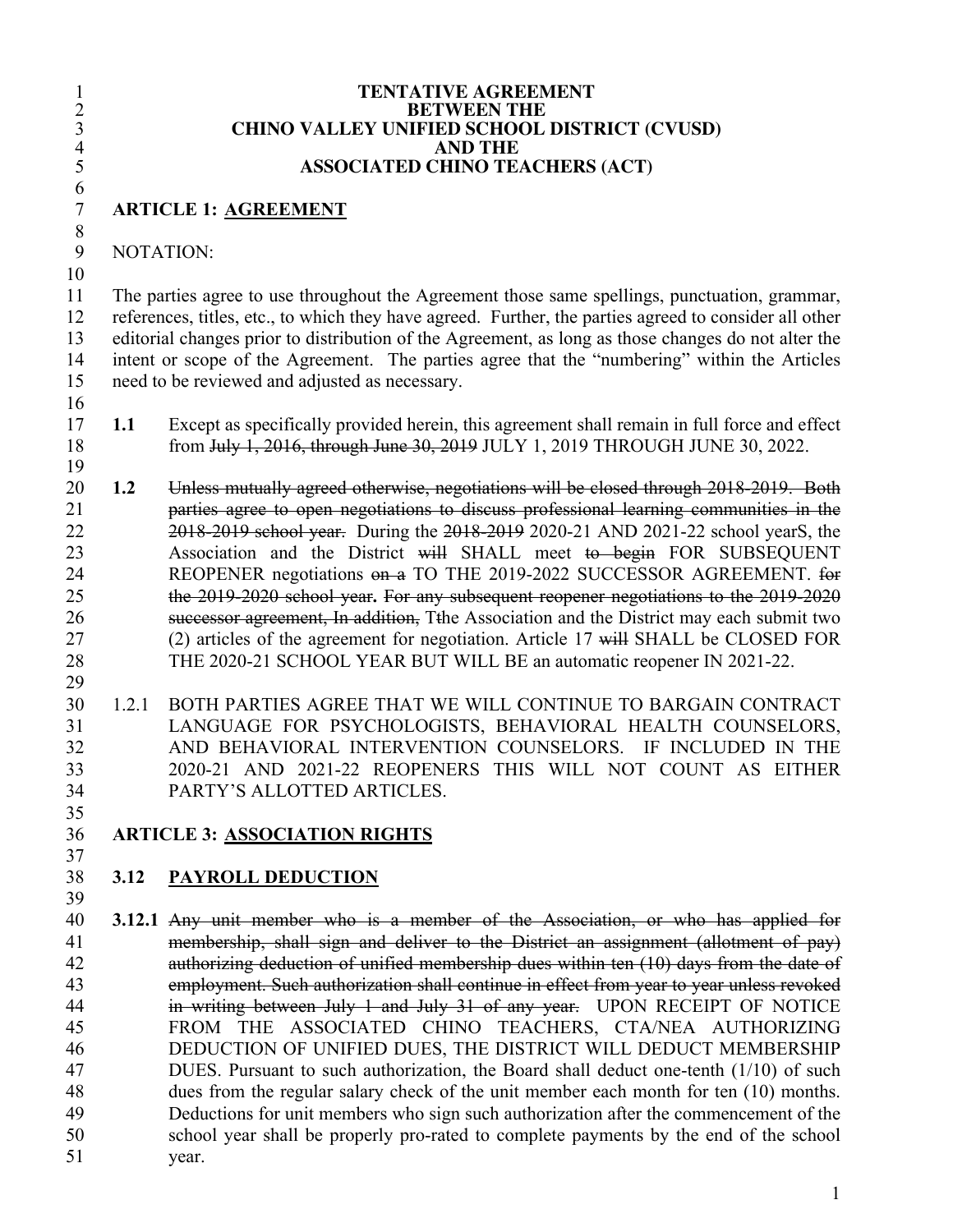| $\overline{2}$ |      | 3.12.2 A UNIT MEMBER'S DUES DEDUCTION AUTHORIZATION SHALL BE                                                        |
|----------------|------|---------------------------------------------------------------------------------------------------------------------|
| 3              |      | REVOCABLE ONLY UPON A RECEIPT OF WRITTEN NOTICE TO THE DISTRICT                                                     |
| $\overline{4}$ |      | FROM THE ASSOCIATION, AND SUCH REVOCATION SHALL BE EFFECTIVE                                                        |
| 5              |      | COMMENCING THE NEXT PAY PERIOD AFTER RECEIPT THEREOF. Any other                                                     |
| 6              |      | authorized voluntary payroll deduction, as well as any change in deduction for tax                                  |
| 7              |      | purposes, may be initiated or discontinued by a unit member by written notice to the                                |
| 8              |      | District Payroll Department. The District shall process such request expeditiously. The                             |
| 9              |      | parties acknowledge that the processing of payroll is by the San Bernardino County                                  |
| 10             |      | Superintendent of Schools Office and is outside the direction and control of the District.                          |
| 11             |      |                                                                                                                     |
| 12             |      | 3.123.3 With respect to all sums deducted by the District for membership dues or agency fees,                       |
| 13             |      | the District agrees to remit such moneysIES promptly to the Association accompanied by                              |
| 14             |      | an alphabetical list of unit members for whom such deductions have been made and                                    |
| 15             |      | indicating any changes in personnel from the list previously furnished.                                             |
| 16             |      |                                                                                                                     |
| 17             |      | 3.123.4 The Association and District agree to furnish to each other any information needed to                       |
| 18             |      | fulfill the provisions of this article.                                                                             |
| 19             |      |                                                                                                                     |
| 20             | 3.13 | <b>MEMBER</b><br><b>ORIENTATION AND</b><br><b>MEMBERSHIP</b><br><b>AGENCY FEE</b><br><b>NEW</b>                     |
| 21             |      | <b>INFORMATION</b>                                                                                                  |
| 22             |      |                                                                                                                     |
| 23             |      | 3.13.1 The District agrees to deduct agency fees, as required by SB 1960, from the pay of unit                      |
| 24             |      | members who do not become members of the Association.                                                               |
| 25             |      | <b>3.13.2</b> On or before September 10 <sup>th</sup> of each year, the Association shall present to the District a |
| 26             |      | list of bargaining unit members who are members of the Association. THE DISTRICT                                    |
| 27             |      | SHALL PROVIDE THE ASSOCIATION WITH THIS INFORMATION AT THE                                                          |
| 28             |      | BEGINNING OF THE YEAR. Upon receipt of this list, the District shall determine                                      |
| 29             |      | which bargaining unit members are not currently members of the Association. The                                     |
| 30             |      | District shall then notify each nonmember of his/her status and indicate that as a                                  |
| 31             |      | condition of his/her continued employment, the employee must within thirty (30)                                     |
| 32             |      | ealendar days from the date of notification, either become a member of the Association or                           |
| 33             |      | authorize a monthly payroll deduction as a representation fee which will provide an                                 |
| 34             |      | amount of money equal to only that portion of the total dues, initiation fees, and general                          |
| 35             |      | assessments paid for representation. If the nonmember fails to notify the District of                               |
| 36             |      | his/her decision to become a member or a fee payer within the allotted time, the District                           |
| 37             |      | will commence the deduction of the full amount of the appropriate fees and assessment                               |
| 38             |      | prorated over the remainder of the school year. Upon request, the Association shall                                 |
| 39             |      | return any PERB mandated refunds. The District shall follow a similar procedure for all                             |
| 40             |      | those unit members hired after the presentation of the initial list.                                                |
| 41             |      |                                                                                                                     |
| 42             |      | 3.13.3 With respect to all sums deducted by the District for membership dues or agency fees, the                    |
| 43             |      | District agrees to remit such moneys promptly to the Association accompanied by an                                  |
| 44             |      | alphabetical list of unit members for whom such deductions have been made, and                                      |
| 45             |      | indicating any changes in personnel from the list previously furnished.                                             |
| 46             |      |                                                                                                                     |
| 47             |      | 3.13.4 The Association and District agree to furnish to each other any information needed to                        |
| 48             |      | fulfill the provisions of this article.                                                                             |
| 49             |      |                                                                                                                     |
| 50             |      | 3.13.5 RELIGIOUS OBJECTORS                                                                                          |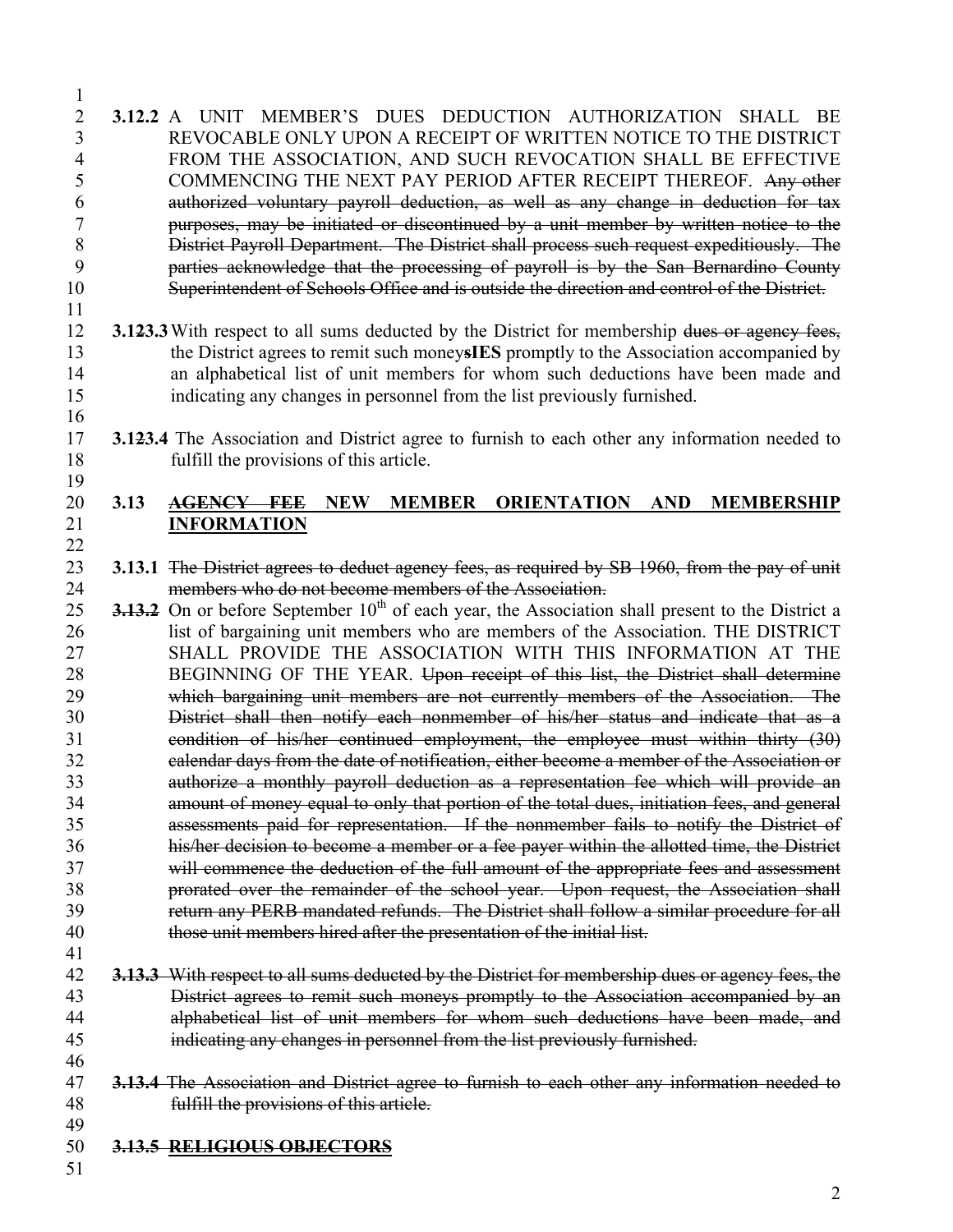|    |      | 3.13.5.1 Any unit member who qualifies as a religious objector shall not be required to join or   |
|----|------|---------------------------------------------------------------------------------------------------|
| 2  |      | financially support the Association as a condition of employment; except that such unit           |
| 3  |      | member shall pay, in lieu of a service fee, sums equal to such service fee to one of the          |
|    |      | following non-religious, non-labor organization, charitable funds exempt from taxation            |
| 5  |      | under section 501 ( $e$ )(3) of the title 26 of the internal revenue code:                        |
| 6  |      |                                                                                                   |
|    |      | AMERICAN CANCER SOCIETY                                                                           |
| 8  |      | <b>MT. BALDY UNITED WAY</b>                                                                       |
| 9  |      | AMERICAN HEART ASSOCIATION                                                                        |
| 10 |      |                                                                                                   |
| 11 |      | 3.13.5.2To receive a religious exemption, the unit member must submit a detailed written          |
| 12 |      | statement establishing the basis for the religious exemption. Forms for this purpose may          |
| 13 |      | be obtained from the association. If accepted, by the association, the unit member shall          |
| 14 |      | make the payment to an appropriate charity as described above. Such payment shall be              |
| 15 |      | made on or before the due date for cash dues/fees for each school year.                           |
| 16 |      |                                                                                                   |
| 17 |      | 3.13.5.3Proof of payment shall be made on an annual basis to the Association and District as a    |
|    |      |                                                                                                   |
| 18 |      | condition of continued exemption from the payment of agency fee. Proof of payment                 |
| 19 |      | shall be in the form of receipts and/or canceled checks indicating the amount paid, date          |
| 20 |      | of payment, and to whom payment in lieu of the agency fee has been made. No in-kind               |
| 21 |      | services may be received for payments, nor may the payment be in a form other than                |
| 22 |      | money such as the donation of used items. Such proof shall be presented on or before the          |
| 23 |      | due date for cash dues/fees for each school year.                                                 |
| 24 |      |                                                                                                   |
| 25 |      | 3.13.6 HOLD HARMLESS                                                                              |
| 26 |      |                                                                                                   |
| 27 |      | 3.13.6.1 The Association agrees to pay to the District all reasonable legal fees, legal costs and |
| 28 |      | settlement or judgment liability if any incurred by the Association in defending against          |
| 29 |      | any court action and/or administrative action challenging the legality or constitutionality       |
| 30 |      | of the agency fee provision of this Agreement or their implementation.                            |
| 31 |      |                                                                                                   |
| 32 |      | 3.13.6.2 The Association shall have the exclusive right to decide and determine whether any such  |
| 33 |      | action or proceeding referred to in paragraph 3.13.6.1 shall or shall not be compromised,         |
| 34 |      | resisted, defended, tried, or appealed.                                                           |
| 35 |      |                                                                                                   |
| 36 | 3.14 | The District shall provide at least ten (10) days' advance notice of any new employee             |
| 37 |      | group orientations. A one (1) hour block of time will be reserved for the Association to          |
| 38 |      | meet during the group orientations with new employees without the presence of the                 |
| 39 |      | District. The District will schedule the Association's block of time. If the scheduling of        |
| 40 |      | the Association's block of time will occur after the lunch hour, the District shall consult       |
| 41 |      | with the Association.                                                                             |
| 42 |      |                                                                                                   |
| 43 |      | In the event the District conducts one-on-one orientations with new employees, it will            |
| 44 |      | inform the Association prior to the onboarding session to allow the Association to speak          |
| 45 |      | to the new hire.                                                                                  |
| 46 |      |                                                                                                   |
| 47 |      | The Association Labor Relations Representative may also attend the orientation                    |
| 48 |      | $session(s)$ .                                                                                    |
| 49 |      |                                                                                                   |
| 50 | 3.15 | The District will provide the Association with the name; job title; department; work              |
| 51 |      | location; work, home, and personal cellular telephone numbers; personal email addresses           |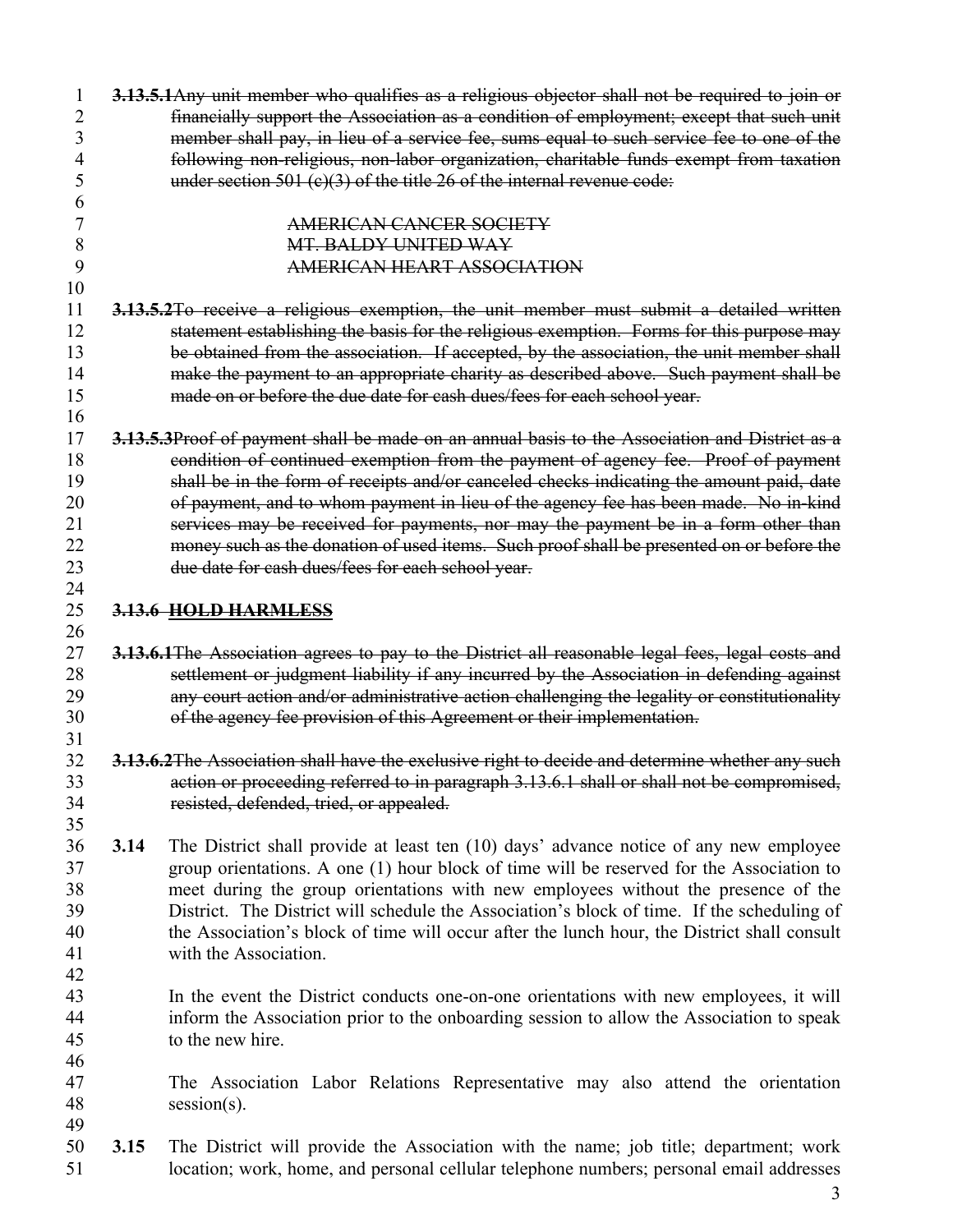on file with the employer; and home addresses of newly hired employees within thirty (30) days of hire or by the first pay period of the month following hire. The District will provide the Association with the above information for all bargaining unit members at least once every 120 days.

# **ARTICLE 7: CLASS SIZE**

 **7.5.2.4** When an additional class is to be taught, to the extent the master schedule requires doing so, all eligible unit members at that site shall be given equal opportunity on a rotational basis. Eligible unit members shall be defined as being appropriately credentialed/authorized, as determined by the California Commission on Teacher Credentialing, and who have not received a mandated assistance plan during the prior two (2) years, and WHO HAVE NO OVERALL "G" OR "U" IN ANY STANDARD ON THEIR MOST RECENT FINAL EVALUATION. Unit members are not eligible if their assignment to an additional class results in a "mis-assignment" as defined by State and Federal statues or national and/or international program requirements. THE ROTATIONAL BASIS DESCRIBED ABOVE DOES NOT APPLY TO THE FOLLOWING SPECIALTY COURSES: AVID, PROJECT LEAD THE WAY, RENAISSANCE, LEADERSHIP, ASB, AND ATHLETIC P.E. IF THE DISTRICT BELIEVES ADDITIONAL SPECIALTY COURSES SHOULD BE ADDED TO THE LIST, IT WILL BRING IT TO THE ASSOCIATION. When an additional class is assigned to a unit member, additional compensation equivalent to one-sixth  $(1/6<sup>th</sup>)$  of the individual's per diem rate of pay shall be added to unit member's regular monthly pay warrant with no additional earned sick leave or retirement credit. In the case of absences during the time in which a unit member is assigned to teach an additional class for pay, 26 that individual shall continue to receive the one-sixth  $(1/6<sup>th</sup>)$  per diem compensation 27 during days that paid sick leave is taken. This applies to no more than ten (10) days per semester (Not to exceed the unit member's accrued sick leave). For absences extending beyond ten (10) days each semester, a unit member shall be paid the per diem amount minus the amount paid by the District to a substitute to teach the additional class. If no substitute is employed, no deduction shall be taken. If the unit member with an additional class is absent due to the performance of other District duties, that individual shall be entitled to the one-sixth  $(1/6<sup>th</sup>)$  additional compensation. The District reserves the right to discontinue additional classes at any time depending upon changes in student enrollment or other factors.

# **ARTICLE 8: EVALUATIONS:**

 The parties recognize that the evaluation instrument appropriate for non-classroom unit members differs from that used for classroom teachers. The parties agree that it is necessary to design evaluation instruments appropriate for non-classroom unit members through continued negotiations during the 2014-2015 and 2015-2016 school years. The parties recognize the need and agree to work toward the development of evaluation instruments appropriate for non-classroom unit members.

 During the 2016-2017 school year, there will be a pilot evaluation program with all permanent counselors. The new forms to be used during this pilot period for all permanent counselors are attached to this collective bargaining agreement. The District will use the current teacher evaluation instrument, criteria, process and procedures for all temporary, probationary, and probationary counselors during this 51 pilot period.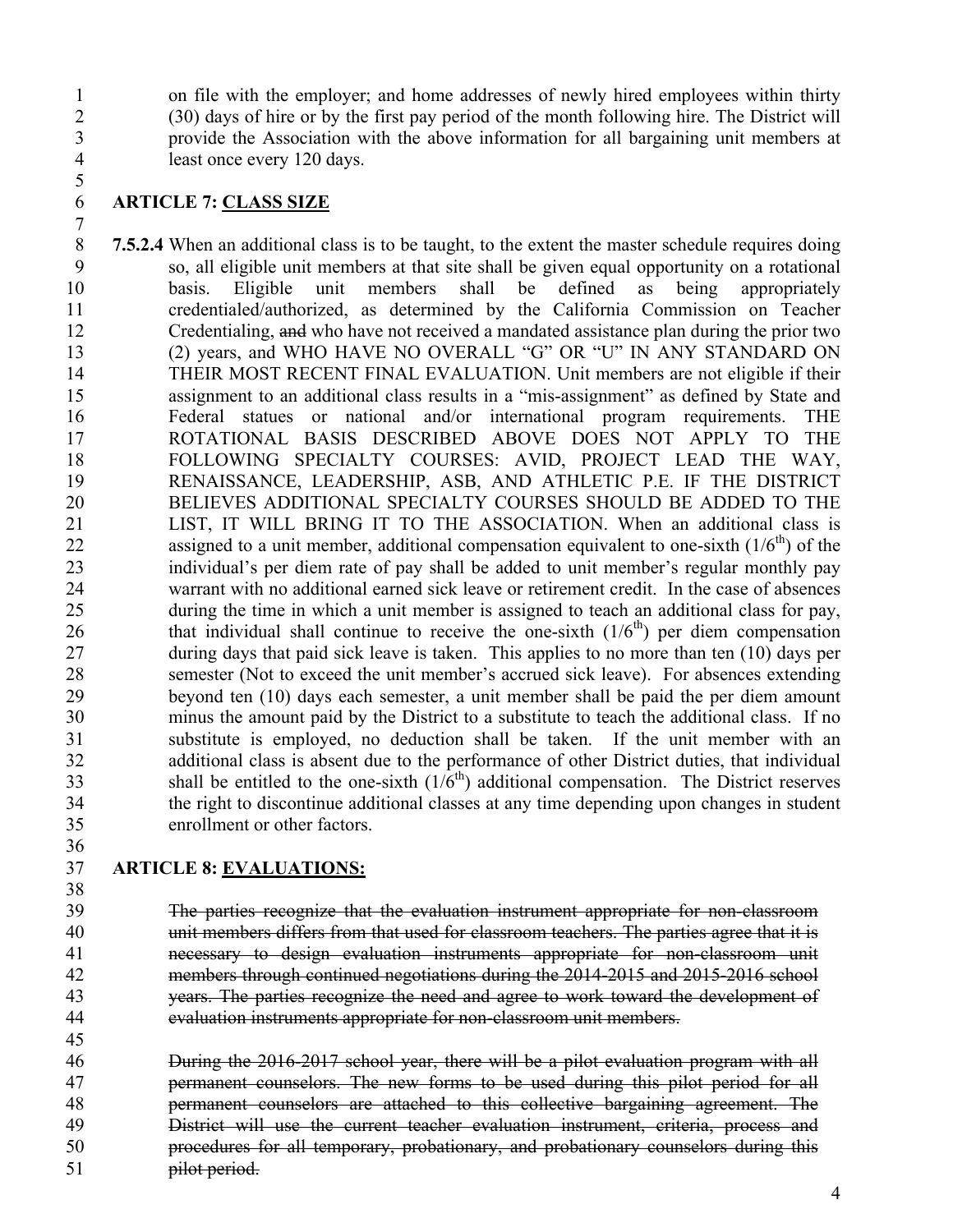### 1 EFFECTIVE STARTING THE STARTING THE STARTING THE STARTING THE STARTING SHALL RELATION INSTRUMENT FOR COUNSELORS. AND ALL RELATIONS. AND ALL REGARD TO COUNSELORS. AND ALL REGARD TO COUNSELORS. AND ALL REGARD TO COUNSELORS

## EVALUATIONS ALL OF WHICH ARE INCLUDED IN APPENDIX B:

- A. PRE-EVALUATION FORM
- B. COUNSELOR OBSERVATION FORM WITH RUBRIC
- C. COUNSELOR EVALUATION FORM WITH RUBRIC
- D. COUNSELOR EVALUATION CRITERIA FORM

## **ARTICLE 11: GRIEVANCE PROCEDURE**

 **11.3.1 Informal Level.** Before filing a formal written grievance, the grievant shall attempt to resolve the alleged violation through an informal conference with the grievant's immediate supervisor or any other administrator that is alleged to have misinterpreted, misapplied or violated some express provision of the Agreement.

#### **11.3.2 Level I**

- **11.3.2.l** No later than THIRTY (30) twenty (20) days following the alleged act or omission 18 giving rise to the grievance, or no later than THIRTY (30) twenty (20) days following the date upon which the unit member reasonably should have known of the act of omission, the grievant must present such grievance in writing on an appropriate form to the immediate supervisor.
- **11.3.2.3**The immediate supervisor shall communicate a written decision to the grievant within 24 TWENTY (20) ten (10) days after receiving the grievance. Within the above time limits, either party may request a personal conference with the other party.

#### **11.3.3 Level Il**

- **11.3.3.l** ln the event the grievant is not satisfied with the decision at Step I, the grievant may appeal the decision on the appropriate form to the Superintendent or designee within TWENTY (20) ten (10) days. Failure to meet this time limit by the grievant shall constitute an automatic waiver and withdrawal of the grievance.
- **11.3.3.2**The Superintendent or designee shall communicate a decision within TWENTY (20) ten **(10)** days after the conference in which to provide a written response.
- 

- 
- **11.3.4 Level Ill**
- 
- **11.3.4.l** A unit member not satisfied with the Level II decision may within ten (10) days of the receipt of the written response request the Association to submit the grievance to 43 arbitration. If the Association decides to submit the grievance to arbitration, it may DO 44 SO within THIRTY (30) ten (10) days of receipt of the request DECISION from grievant give written notice to the Superintendent OR DESIGNEE of its intent to submit the grievance to arbitration. If any questions arise as to the arbitrariness of the grievance, such questions will be ruled upon first by the arbitrator.
- 
- **11.3.4.2** Within ten (10) days after receipt by the District of Tthe ASSOCIATION SHALL 50 PROVIDE written notice of intent to arbitrate, TO the Superintendent OF ITS INTENT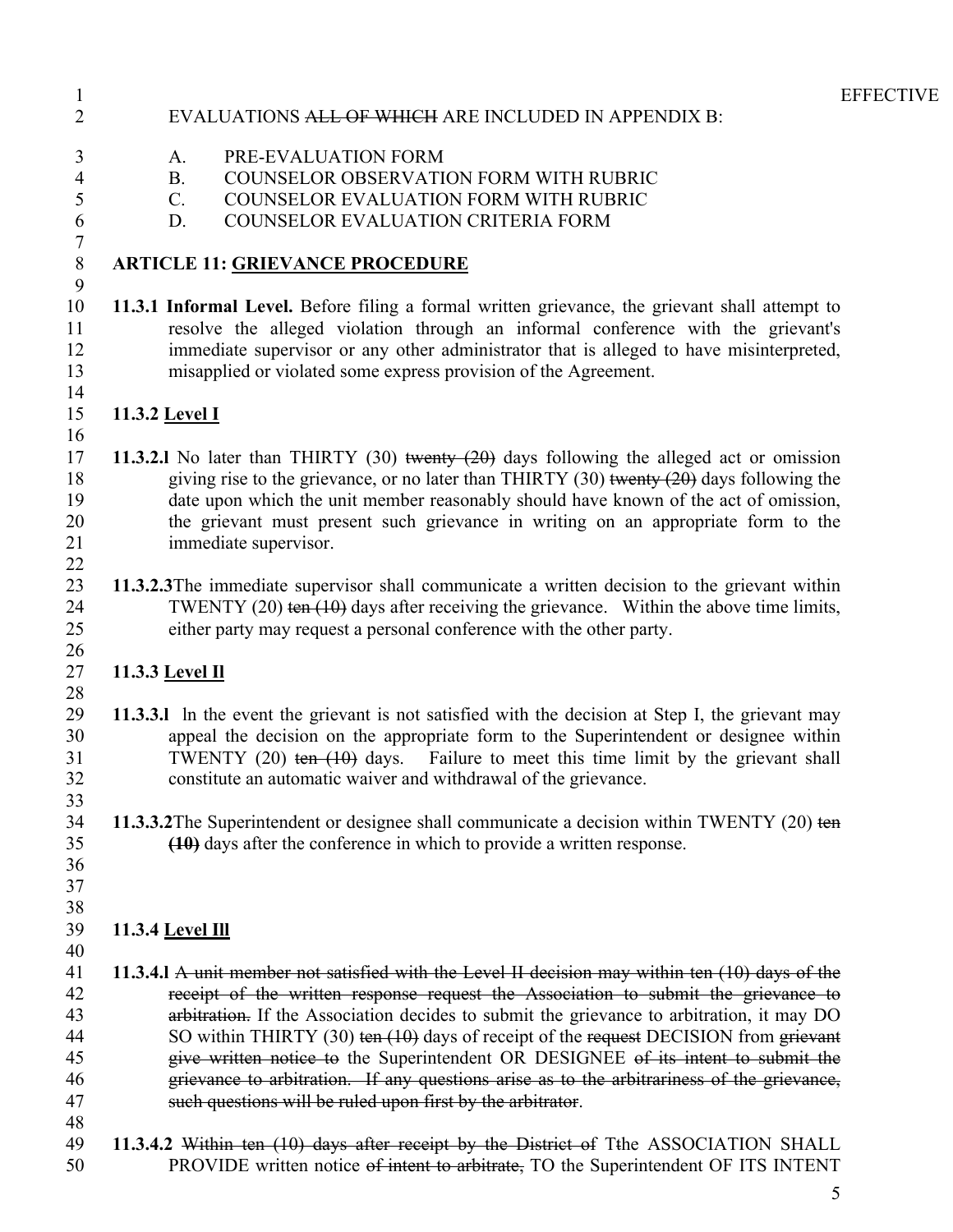TO SUBMIT THE GRIEVANCE TO ARBITRATION. or designee and the Association will attempt to agree on a mutually acceptable arbitrator and to obtain a commitment from the arbitrator to serve. IF ANY QUESTIONS ARISE AS TO THE ARBITRABILITY OF THE GRIEVANCE, SUCH QUESTIONS WILL BE RULED UPON FIRST BY THE ARBITRATOR. If the parties are unable to so agree, a request for a list of seven (7) arbitrators shall be made to the American Arbitration Association by either party. The parties will meet within five (5) days following the receipt of the list and proceed according to the rules and procedures of the American Arbitration Association in the selection of an arbitrator, and that arbitrator shall proceed under the Voluntary Labor Arbitration Rules of the American Arbitration Association. *(Moved to article 11.3.4.4)* 

 **11.3.4.3**The arbitrator's decision will be in writing and will set forth finding of fact, reasoning, and conclusion on the issues submitted. The arbitrator, in rendering his/her opinion, shall not amend, modify, nullify, ignore, nor add to the provisions of this Agreement. The arbitrator's authority shall be limited to deciding only the issue or issues presented in writing by the District and the grievant or grievant's representative. The arbitrator's decision shall be based upon the arbitrator's interpretation of the meaning or application of the language of this Agreement. The decision of the arbitrator will be final and binding and will be submitted to the District and Association.

- **11.3.4.4** The costs of the compensation to the arbitrator and the reimbursement of the arbitrator's travel and subsistence expenses, as well as the cost of a hearing room, will be borne equally by the District and the Association. All other costs will be borne by the party incurring the costs. *(Moved to article 11.3.4.5)* Within TWENTY (20) ten (10) days after receipt by the district of the written notice of intent to arbitrate, the Superintendent or designee and the association will attempt to agree on a mutually acceptable arbitrator and to obtain a commitment from the arbitrator to serve. if the parties are unable to so agree, a request for a list of seven (7) arbitrators shall be made to the American Arbitration 30 Association by either party. The parties will meet within TWENTY (20) five (5) days following the receipt of the list and proceed according to the rules and procedures of the American Arbitration Association in the selection of an arbitrator, and that arbitrator shall proceed under the Voluntary Labor Arbitration Rules of the American Arbitration Association. *(Moved from article 11.3.4.2)*
- **11.3.4.5 4** The costs of the compensation to the arbitrator and the reimbursement of the arbitrator's travel and subsistence expenses, as well as the cost of a hearing room, will be borne equally by the District and the Association**,** OR THE GRIEVANT IF THE GRIEVANT IS A NON-MEMBER. All other costs will be borne by the party incurring the costs. *(Moved from article 11.3.4.4)* Upon mutual agreement of the Association and the District, a grievance may be taken directly to arbitration. *(Moved to article 11.3.4.7)*

 **11.3.4.6** All provisions of this Article shall survive the expiration date of this Agreement and shall continue in force during any effort to reach a successor Agreement. *(Moved to article 11.3.4.8)* ANY UNIT MEMBER WHO IS NOT AN ACT MEMBER, AND WHO REQUESTS THAT THE GRIEVANCE OR ARBITRATION PROVISIONS OF THE AGREEMENT BE USED ON HIS/HER BEHALF, SHALL BE RESPONSIBLE FOR PAYING THE COSTS ASSOCIATED WITH 11.3.4.5 OF ARBITRATION, AS DETERMINED BY THE UNION, FOR THE USE OF SAID ARBITRATION PROCEDURES.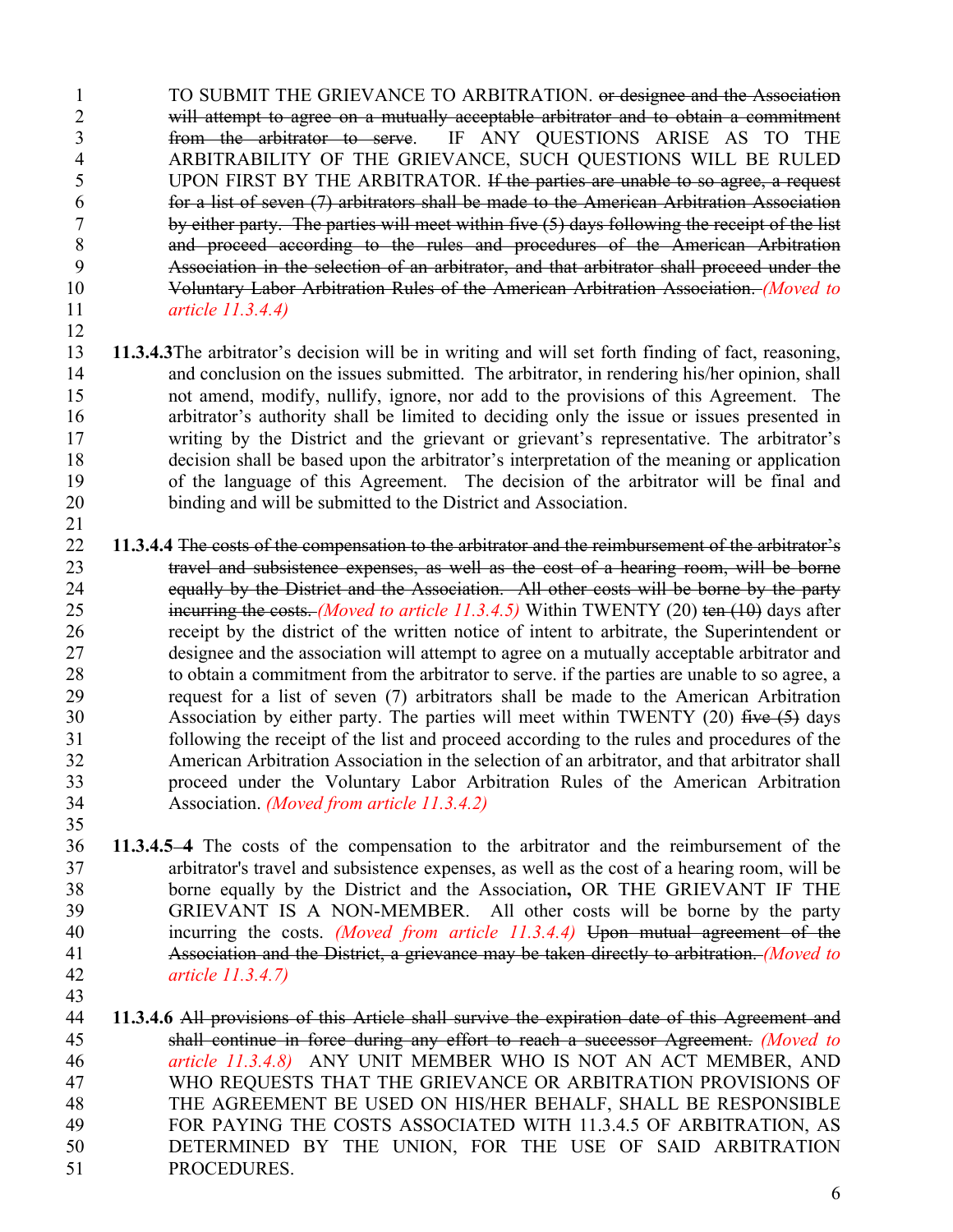- **11.3.4.7 5** Upon mutual agreement of the Association and the District, a grievance may be taken directly to arbitration. *(Moved from article 11.3.4.5)*
- **11.3.4.8 6** All provisions of this Article shall survive the expiration date of this Agreement and shall continue in force during any effort to reach a successor Agreement. *(Moved from article 11.3.4.6)*

# **11.4 MISCELLANEOUS PROVISIONS**

- **11.4.1** A unit member may be represented at all stages of the grievance procedure by 12 himself/herself or, at THE ASSOCIATION'S DISCRETION his/her option, by a representative(S) provided by the Association**.** or its representative, the District shall not 14 agree to a resolution of the grievance without first providing the Association with a copy of the grievance, the proposed resolution, and an opportunity to respond.
- **11.4.2** THE DISTRICT SHALL NOT AGREE TO A RESOLUTION OF THE GRIEVANCE WITHOUT FIRST PROVIDING THE ASSOCIATION WITH A COPY OF THE GRIEVANCE, THE PROPOSED RESOLUTION, AND AN OPPORTUNITY TO RESPOND.
- **11.4.3 2** When it is necessary for a representative designated by the Association to investigate a grievance or attend a grievance meeting or hearing during the day, he/she shall be released without loss of pay in order to permit participation in the foregoing activities. Any unit member who is requested to appear in such investigations, meetings, or hearings as a witness will also be accorded the same right.
- **11.4.4 3** The District will deal exclusively with the Association (or the grievant directly, if unrepresented), for the processing of grievances.
- **11.4.5 4** The District shall maintain separate grievance files for documents, communications, and records dealing with the processing of a grievance. THESE FILES WILL NOT BE INCLUDED IN THE GRIEVANT'S PERSONNEL FILES.
- **11.4.6 5** If a grievance arises from an action or inaction of the District at a level above the principal or immediate supervisor, the grievant shall submit such grievance in writing directly to the Superintendent or designee. IN THIS CASE, THE GRIEVANCE WILL and the Association with the processing of such grievance to commence at Level II.
- 

### **ARTICLE 13: LEAVES**

### **13.3.1 USE OF SICK LEAVE FOR PARENTAL LEAVE**

 For purposes of this section, "parental leave" shall be defined as leave for reason of the birth of the unit member's child, or the placement of a child with the unit member for adoption or foster care.

 Unit members shall use current and accumulated sick leave for parental leave for up to 12 workweeks. When a unit member with at least one year of District service has exhausted all current and accumulated sick leave and continues to be absent on account of parental leave, he or she shall be entitled to substitute differential pay for the remainder of the 12-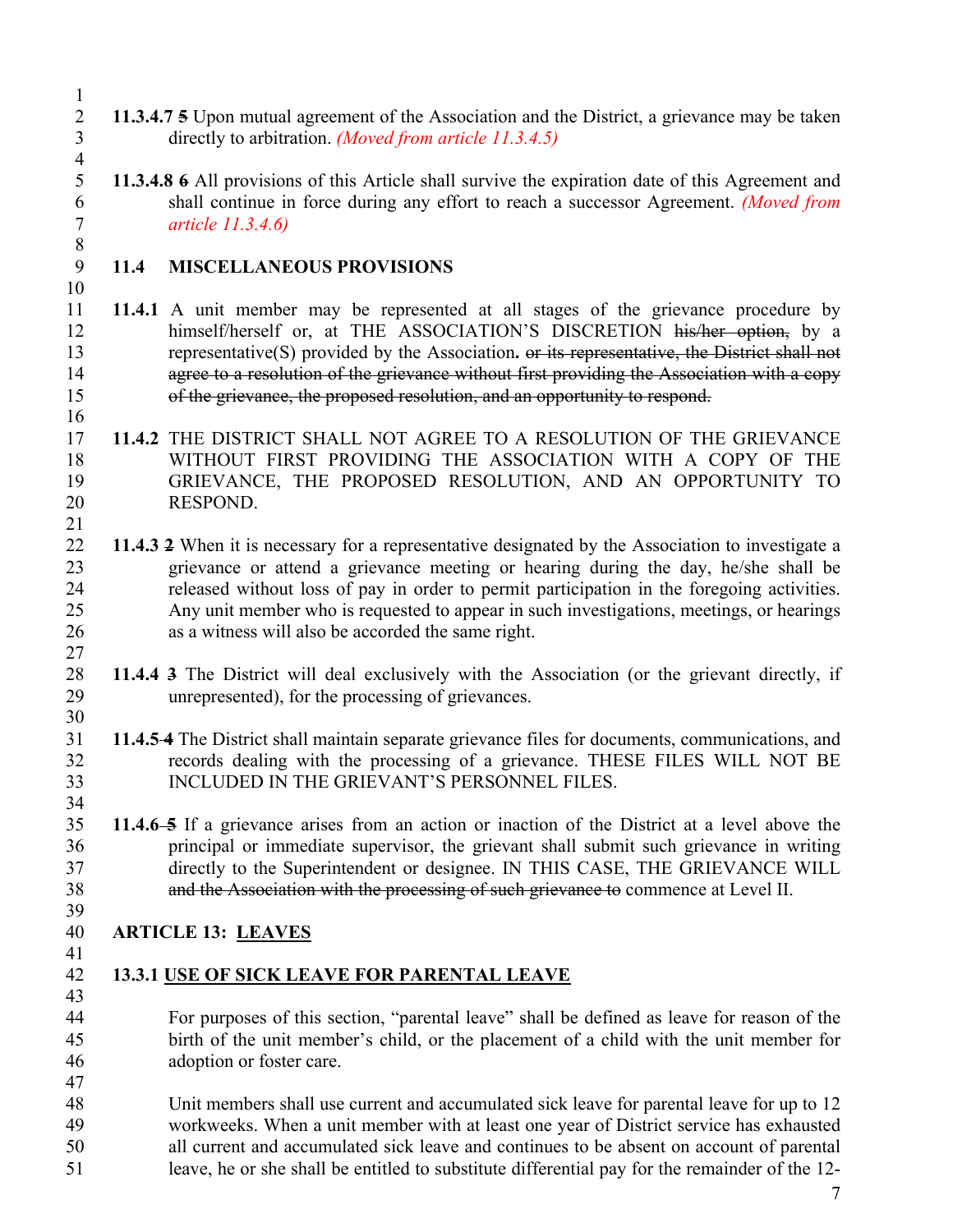week leave. Substitute differential pay for purposes of parental leave means the difference between the unit member's regular salary and (1) the amount paid to a substitute employed to replace the unit member or (2) if no substitute is employed, the amount that would have been paid to a substitute had one been employed to replace the unit member. PURSUANT TO THIS SECTION, THE COMPENSATION A UNIT MEMBER SHALL RECEIVE SHALL BE NO LESS THAN 50 PERCENT OF HIS OR HER REGULAR SALARY FOR THE REMAINING PORTION OF THE 12- WORKWEEK PERIOD OF PARENTAL LEAVE. 

## **ARTICLE 14: HOURS**

#### 

**14.11 PREPARATION TIME**

 **14.11.5** ELEMENTARY RSP TEACHERS SHALL RECEIVE A BUDGET OF \$1,000 PER SCHOOL YEAR. THE TEACHER AND SITE ADMINISTRATOR ARE TO MUTUALLY AGREE UPON THE ALLOCATION OF THE FUNDS. THE FUNDS MAY BE USED TO PROVIDE RELEASE TIME, HIRE SUBSTITUTES, PROVIDE EXTRA HOURS PER TIMESHEET, AND/OR PURCHASE MATERIALS. IF THE TEACHER AND ADMINISTRATOR ARE NOT ABLE TO MUTUALLY AGREE TO A USE FOR THE MONEY, THE DIRECTOR OF SPECIAL EDUCATION SHALL SPECIFY A USE AFTER DISCUSSING THE MATTER WITH THE TEACHER AND ADMINISTRATOR. 

## **ARTICLE 15: PLACEMENT, ASSIGNMENT, REASSIGNMENT, TRANSFER, AND VACANCIES**

- **15.8** BEHAVIOR INTERVENTION COUNSELORS AND BEHAVIOR HEALTH COUNSELORS/TRANSFER INTO A CREDENTIALED COUNSELING POSITION
- **15.8.1.** ALL BICS AND BHCS WHO TRANSFER INTO CERTIFICATED COUNSELING POSITIONS WILL BE ALLOWED TO RETAIN THEIR ORIGINAL "SENIORITY DATE" PROVIDED UPON EMPLOYMENT WITH CHINO VALLEY USD AS A BIC OR BHC. THE PURPOSE OF THIS LANGUAGE IS TO ALLOW THE BICS OR BHCS TO KEEP THEIR "SENIORITY DATE" BARRING A DECISION BY AN ADMINISTRATIVE LAW JUDGE THAT THIS "SENIORITY DATE" IS NOT ALLOWABLE.
- **15.8.2.** ALL BICS AND BHCS WHO TRANSFER TO CREDENTIALED COUNSELING POSITIONS SHALL BE PLACED ON THE APPROPRIATE CERTIFICATED SALARY SCHEDULES. FOR PURPOSES OF INITIAL PLACEMENT ON THE CERTIFICATED SALARY SCHEDULE, BLCS AND BHCS WHO TRANSFER TO CERTIFICATED POSITIONS SHALL RECEIVE CREDIT FOR ALL TIME SERVED IN THE BIC AND BHC POSITION, IN ADDITION TO ANY OTHER QUALIFYING CREDIT.
- **15.8.3.** BICS AND BHCS WHO TRANSFER INTO CERTIFICATED COUNSELING POSITIONS SHALL BE PERMITTED TO ADVANCE TO THE NEXT SALARY STEP IF APPLICABLE ON JULY 1, 2019, IRRESPECTIVE OF THE 75% REQUIREMENT DELINEATED IN APPENDIX B TO THE AGREEMENT.
-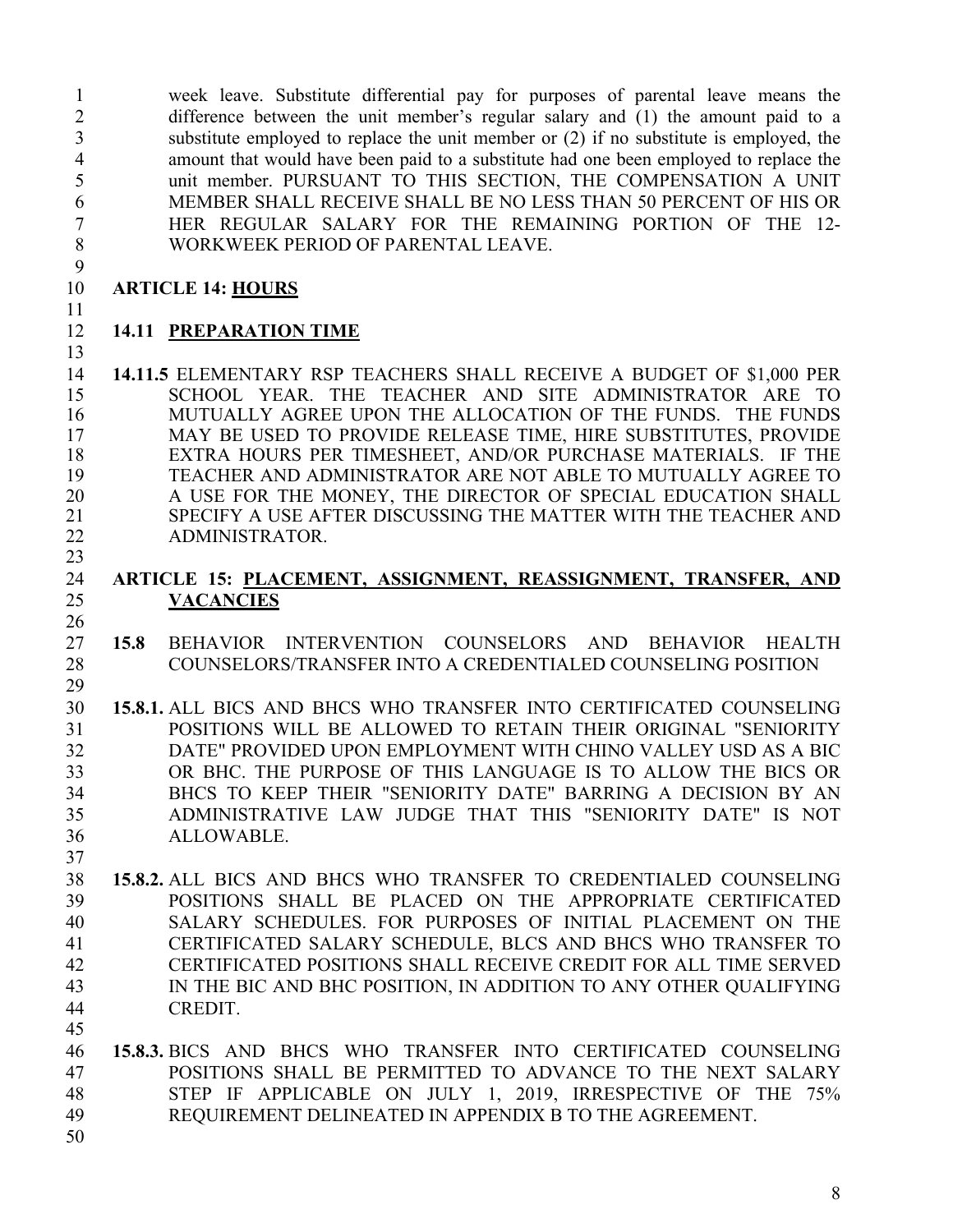- **15.8.4.** BICS AND BHCS WHO TRANSFER INTO CERTIFICATED COUNSELING POSITIONS SHALL RECEIVE THE BENEFITS CAP ASSOCIATED WITH THE COLLECTIVE BARGAINING AGREEMENT FOR ACT AND EFFECTIVELY THE NEW POSITION. **15.8.5.** BICS AND BHCS WILL CEASE TO ACQUIRE VACATION TIME ON THE DATE THEY TRANSFER INTO THE CERTIFICATED COUNSELING POSITION. ANY VACATION ACCRUED UP TO THE TIME OF TRANSFER WILL BE PAID OUT TO THE EMPLOYEE PRIOR TO THE END OF THE FISCAL YEAR IN WHICH THE TRANSFER TAKES PLACE. **15.8.6.** ANY SICK LEAVE ACCRUED BY AN EMPLOYEE IN THE BIC OR BHC POSITION SHALL BE TRANSFERRED TO THE EMPLOYEE'S CERTIFICATED COUNSELING POSITION IN ACCORDANCE WITH AND TO THE EXTENT PROVIDED BY LAW AND/OR APPLICABLE REGULATION. **ARTICLE 17: COMPENSATION AND HEALTH AND WELFARE BENEFITS 17.2 SALARY & FRINGE BENEFITS AGREEMENT 2017-2018:**  1. 2% off schedule salary increase to current unit members based on their salary schedule as of December 5, 2017. Unit members who are on an unpaid leave of absence during the 2017-2018 school year will not be eligible to receive the payment. Additionally, this one-time payment shall not be applied to any stipends. 2. 2% on schedule salary increase for 2017-2018 effective July 1, 2017. **2018-2019:** 1. 2% on schedule salary increase for 2018-2019 effective July 1, 2018. This closes salary negotiations through 2018-2019. **2019-2020:** 1. 2.5 % ON SCHEDULE SALARY INCREASE FOR 2019-2020 SCHOOL YEAR EFFECTIVE JULY 1, 2019. (TOTAL COMPENSATION PACKAGE SHALL BE APPLIED TO SALARY AND/OR BENEFITS UPON NOTICE BY THE ASSOCIATION TO THE DISTRICT BY SEPTEMBER 25, 2019). 2. 0.5% OFF SCHEDULE SALARY INCREASE TO CURRENT UNIT MEMBERS AS OF SEPTEMBER 4, 2019 BASED ON THEIR 2019-20 SALARY SCHEDULE. ADDITIONALLY, THIS ONE-TIME PAYMENT SHALL NOT BE APPLIED TO ANY STIPENDS. **2020-2021**
- 1. 2.0% ON SCHEDULE SALARY INCREASE FOR 2020-2021 SCHOOL YEAR EFFECTIVE JULY 1, 2020. (TOTAL COMPENSATION PACKAGE SHALL BE